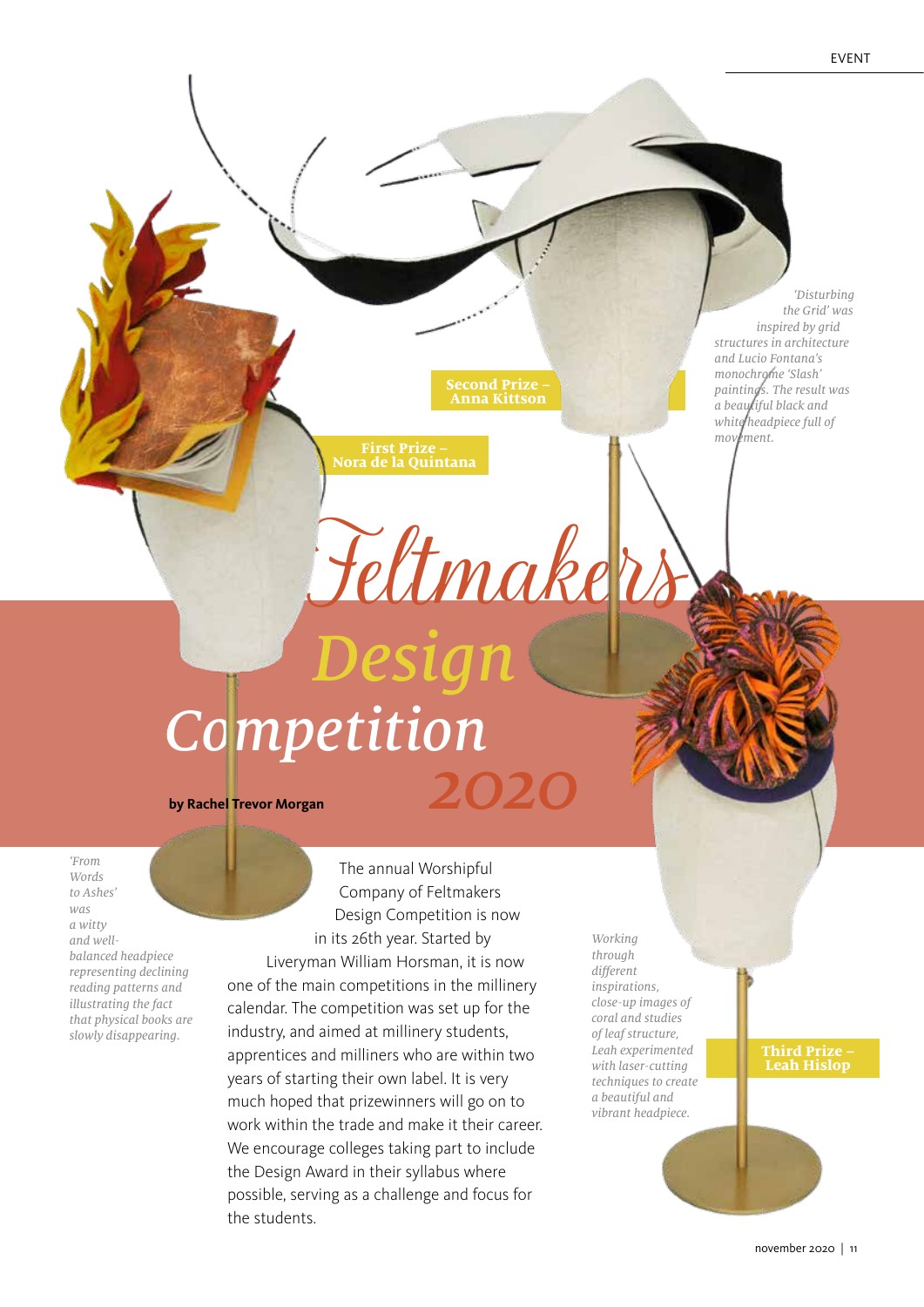Sarah Cant, Course Director at Morley College Chelsea, acknowledges that the Feltmakers Design Competition is a highlight for the students: "It is hard to overemphasise its importance to millinery students – as a motivation to create ambitious work, as a recognition of their achievements, and as a support as they progress their work on the course and beyond." On the HNC [Higher National Certificate course], they have created a project specifically focused on innovation with felt in order for students to create the best possible entries to the competition. "Students who win prizes in the competition experience such a huge boost of confidence at a key moment in the course, just when they are working on their final collection projects. The financial side of the awards is also hugely beneficial to the HNC students, who are at the end of a very intense academic year, working on their most important work yet, and most often, with reduced resources. Finally, the industry opportunities connected to the first prize are indispensable to any student setting out on a career in millinery."

As well as the financial prize, the winner is also given two weeks' work experience in Rachel Trevor Morgan's workroom and two weeks' experience at Walter Wright Hats in Luton – two very valuable opportunities. The importance of gaining experience in established businesses is vital to understanding the industry as a whole.

> *Florence Baverstock's beautiful drawings, artwork and inspiration boards were outstanding. Once again, Northampton College lead the way with artwork.*

The Design Competition judging was due to take place on April 1st at Haberdashers, but with Covid-19 and lockdown we were unfortunately forced to cancel. Thanks to Liveryman John Horn, all the entries had been sent through to Barford Brothers (dye works) in Luton until the judging, so that is where they sat while we all waited for lockdown to lift. At first it was hoped that it was only the judging in London that was being postponed, but it soon became clear that the normal gathering was not going to be allowed any time soon. It was therefore decided that as soon as it seemed reasonable, the judging would be taken to the hats in Luton. On July 16th a very reduced judging panel of Rachel Trevor Morgan, Noel Stewart and Bill Horsman met to look at the hats and go through all the entries.



The competition rules state that the hat or headpiece designs must contain a large proportion of felt; other than that, students have a fairly free hand. However, the hats do need to work as an item of headwear. They don't have to be commercial (there is a separate prize for that) but they do need to be able to be reproduced in a workroom, and they do need to fit the head or be on a structure that stays on the head comfortably. However beautiful or innovative a design is, it will not win if it isn't able to be worn.

There are three main prizes, which are awarded to designs that fit the overall categories and stand out for whatever reason. There are then four additional prizes that are awarded for specific criteria. The Commercial prize really speaks for itself: this is awarded for a design that is easily worn, easily reproduced and easily sold. Then there is a prize for Artwork and Presentation. Artwork is a vital part of a submission, which gives the student an opportunity to explain the inspiration behind their design and also to explain to the judging panel the processes that have gone into the final piece. This particular criterion is often overlooked by entrants but is a further opportunity to show off creativity and serves to back up a design. For the Craftsmanship prize, we focus on the quality of the finish and of the millinery involved. For the Innovative Use of Felt prize, judges are looking for something new and original. But as ever, it is not just about an interesting take on felt: the submission must work as a hat/ headpiece in its own right. Overall we are seeking originality, craftsmanship, a degree of commerciality, wit, and something we have not seen before. We often see students looking at past years and reimagining former winning designs – actually, we want to be surprised!



12 | the hat magazine #87

**Artwork and Presentation Award – Florence Baverstock**